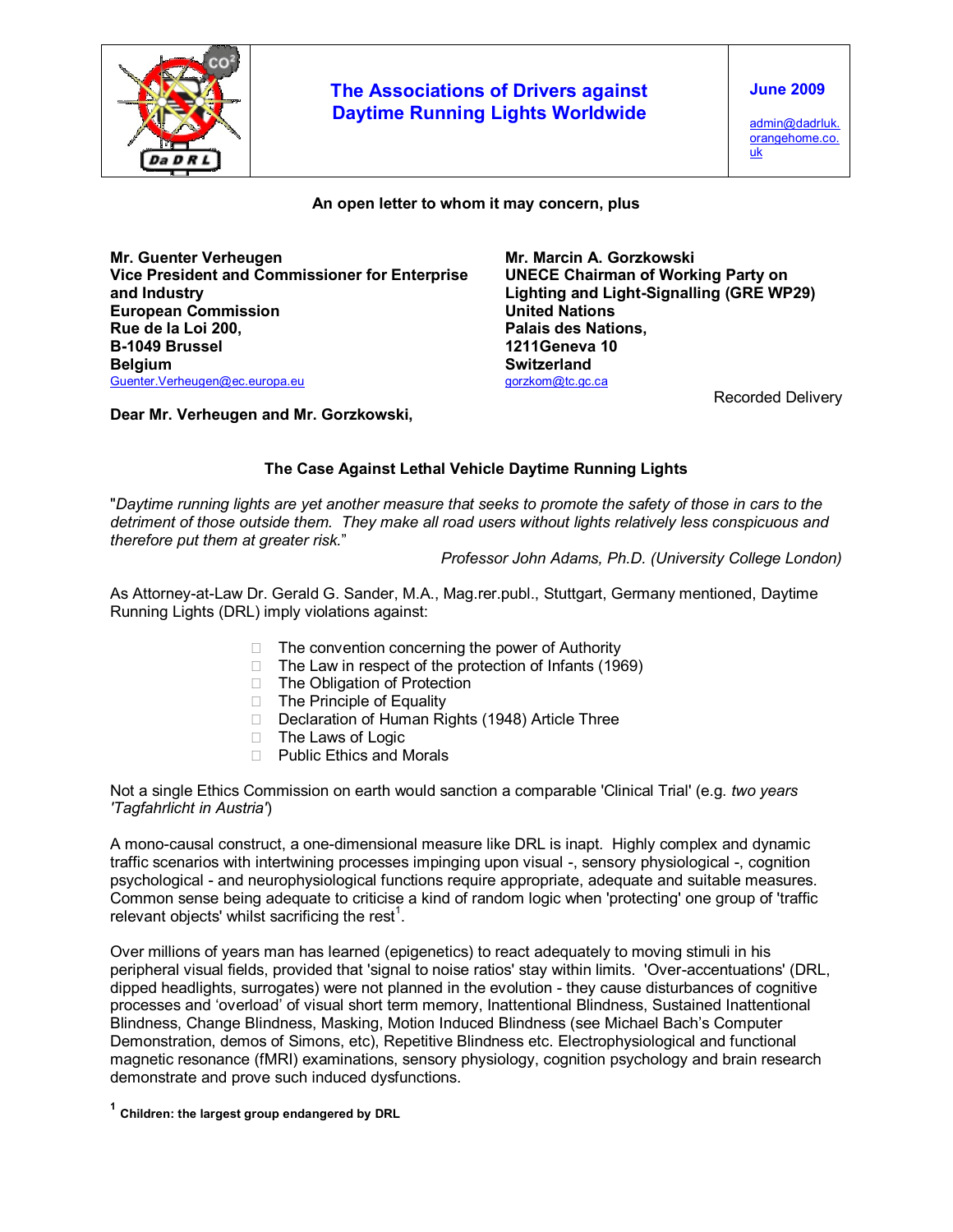Headlights (especially if misaligned) and HI-LED (DRL) (isotropic) light sources can cause distraction and retinal adaptation problems together with prolonged 'retinal recovery' time, especially in elderly drivers (disability glare). Complex and highly dynamic traffic scenarios require adequate 'instant' undisturbed analysis ('gist' of a scene) and proper reaction without delay.

Over-accentuated spots (DRL) cause irritation, cognitive deficits and grave dysfunction:

- $\Box$  Failure to perceive
- □ Failure to recognize
- $\Box$  Failure to pay attention
- $\Box$  Failure to react adequately inevitably provoking sequelae

### **Critical number, critical intensity**

Capacitive problems of cognitive processes may occur if a (surprisingly) low number of moving light stimuli exceeds a critical quantity. Transcending critical intensities of stimulation may inflict even more and other complications. Glare due to HID (High Intensity Discharge bulbs) and HiLED (High Intensity Light Emitting Diodes) etc. causes irritation or even incapacities. Extremely bright blue-white light sources cause prolonged retinal recovery times - increasingly longer with higher (average) age of the traffic participants. Stray light (much worse at the short wave end of the spectrum) is adding more undesired sequels – delayed light adaptation, incapacitating – being depicted as 'driving in a black funnel', gaze deviations (eye track studies: avoiding the annoying light or even worse, staring at it like being hypnotized), narrowing of lid fissures or closure of one (impaired stereo vision!) or both eyes provoke serious consequences. Equal distribution of attention has to be an indispensable condition and prerequisite of traffic safety for *all* traffic participants. Superfluous distracters (DRL) – 'Mixed traffic' have to be avoided by all means.

#### **Incontrovertible evidence that Daytime Running Lights KILL**

The UNECE and EU legislators have based their recommendations upon theoretical academic reports predicting a reduction in vehicle accidents. However these reports are fundamentally flawed and use meta-analysis (i.e. reports upon previous reports) to compound the errors. Crucially, only laboratory simulation using slides was utilized as a foundation for the EU-DRL regulation. The latest EU report (SWOV August 2008 factsheet) claimed a theoretical 15% less fatal accidents and 10% less injury accidents. Statistics: A prospective, randomised, placebo-controlled (!), etc. study which could yield reliable significant results is quite impossible in this field.

#### **In reality:**

- **EU:** No EU country can prove any reduction in accidents or fatalities when DRL were mandated
- **Austria:** Accidents **increased by 12.2% -** Austrian Government banned obligatory DRL Jan 2008
- **Bulgaria:** DRL used 4 months per year accidents have **increased by 8.1%** (Appendix 1)
- **Poland**: Since DRL introduced April 2007 accidents **increased by 6.0%** (Appendix 1)
- **USA:** When DRL were introduced in 1997 by GM, accidents **increased by 3.7%** (HILDI 1997)
- **USA:** NHTSA 2008 concludes "no statistically significant associations" (from DRL)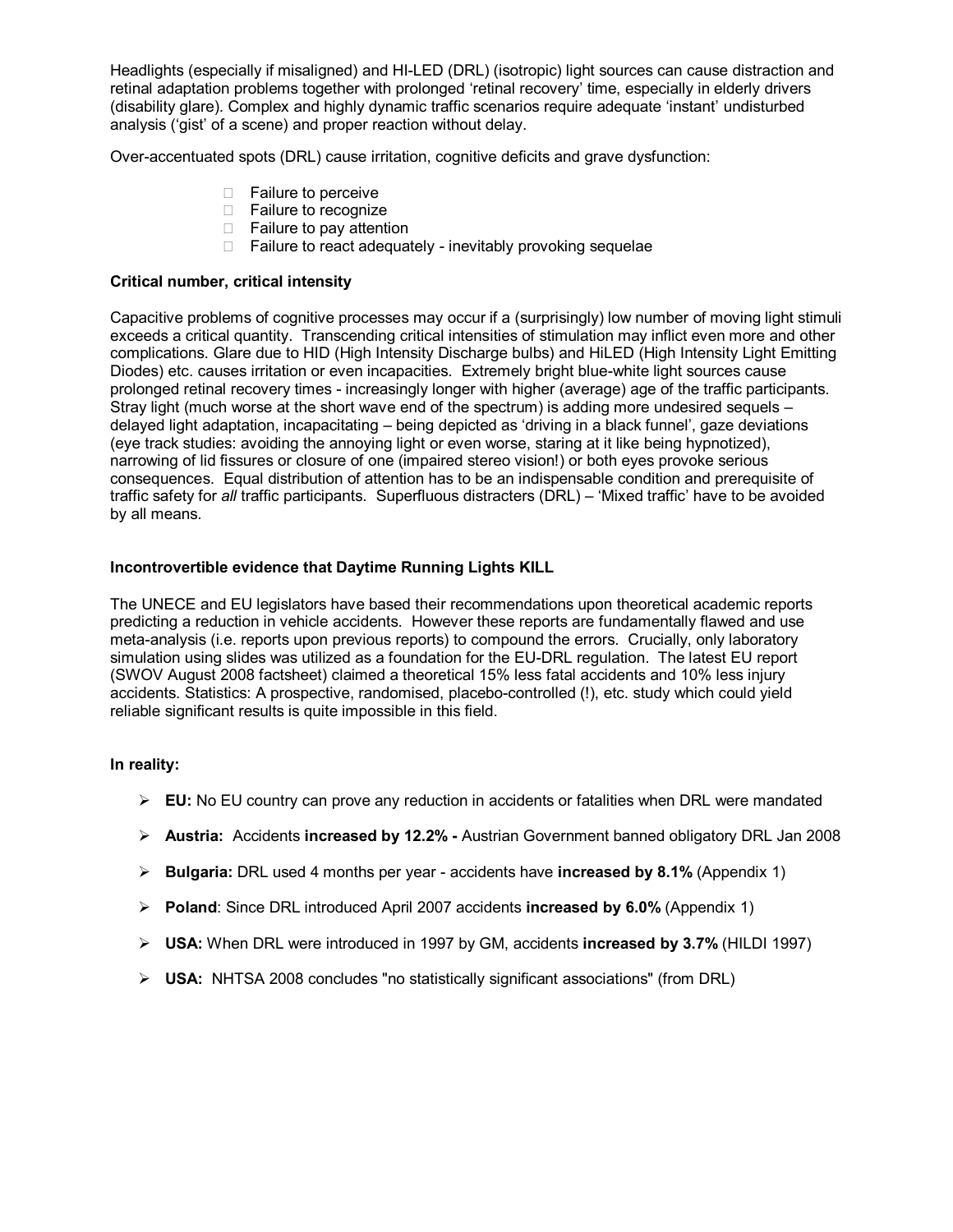#### *Conclusion/Recommendation:*

#### *DRL should be banned and headlights fitted with automatic light sensors*

Daytime Running Lights 'overcharge' our highly complex, sensitive and vulnerable visual and cognitive systems. DRL are at variance with sensory and neurophysiology laws.

The fatal consequences of DRL primarily affect children and vulnerable road users.

We formally ask you to recind Daytime Running Lights UNECE regulation No 87 September 2008.

#### **Yours sincerely,**

| <b>Roy Milnes</b>       | <b>DaDRL UK</b>                        | www.dadrl.org.uk                               |
|-------------------------|----------------------------------------|------------------------------------------------|
| <b>Barry Bodonaro</b>   | <b>DADRL USA</b>                       | www.lightsout.org                              |
| Dave Coe                | <b>DADRL USA</b>                       | www.lightsout.org                              |
| Stephen Johnson Ph.D    | <b>DADRL USA</b>                       | www.lightsout.org                              |
| <b>Larry Frazier</b>    | <b>DADRL USA</b>                       | www.lightsout.org                              |
| Jacek Jedrzejczak       | <b>DADRL Poland</b>                    | http://bezswiatel.4.pl dadrl@bezswiatel.ath.cx |
| <b>Vladislav Doshev</b> | <b>DADRL Bulgaria</b>                  | http://dadrl.hit.bq                            |
| Peter Heilig MD         | Prof. of Ophthalmology, Vienna/Austria |                                                |
|                         |                                        |                                                |

## *Epilogue:*

Reflecting materials (protecting weaker traffic participants) are ineffectual under DRL-conditions. Reflectors have to be caught by the beam of headlights in order to *reflect* light and increase conspicuity. Bright daylight providing sufficient sight interdicts additional lighting and illumination. Under twilight -, dusk-, dawn- , fog-, deep shadow- etc. conditions DRL is contra-indicated, because street surface and *all* 'traffic-relevant' objects have to be illuminated under these conditions.

The temporary 'solution' using *'dipped headlights'* under daylight conditions instead of DRL causes increasingly unbearable situations: Over-use plus defective, faulty and misaligned headlamps provoking glare, cause fatal misjudgements.

Economic catastrophes necessitate austerity measures – the associated environmental pollution from DRL, headlights and surrogates is untenable. Those vehicles already using headlights etc. during daytime light conditions are causing millions of tonnes of Carbon Di-oxide to be emitted unnecessarily into the World's atmosphere. The associated DRL production, maintenance and lamp disposal (even LED's develop faults) only benefits manufacturers and service industries.

#### **References**

IInattentional blindness [http://www.scholarpedia.org/article/Inattentional\\_blindness](http://www.scholarpedia.org/article/Inattentional_blindness)

Simons DJ, Rensink RA.Trends Cogn Sci.Change blindness: past, present, and future.2005 Jan;9(1):16-20. Comment in: Trends Cogn Sci. 2005 May;9(5):218; author reply 219.

United Nation Declaration of Human Rights 1948 [www.un.org/en/documents/udhr/](http://www.un.org/en/documents/udhr/)

Highway Loss and Data Institute USA 1997 [www.dadrl.org.uk/DRLstudies.html](http://www.dadrl.org.uk/DRLstudies.html)

NHTSA September 2008 The Effectiveness of Daytime Running Lights for Passenger Vehicles [www.dadrl.org.uk/DRLstudies.html](http://www.dadrl.org.uk/DRLstudies.html) Motorcycle Action Group UK - Response to the Consultation 'Saving Lives with DRL' Hardy Phd [www.dadrl.org.uk/DRLstudies.html](http://www.dadrl.org.uk/DRLstudies.html) Critique of the Methodology of IR2: DRL - How data is misused and duplicated Hardy MAG [www.dadrl.org.uk/DRLstudies.html](http://www.dadrl.org.uk/DRLstudies.html)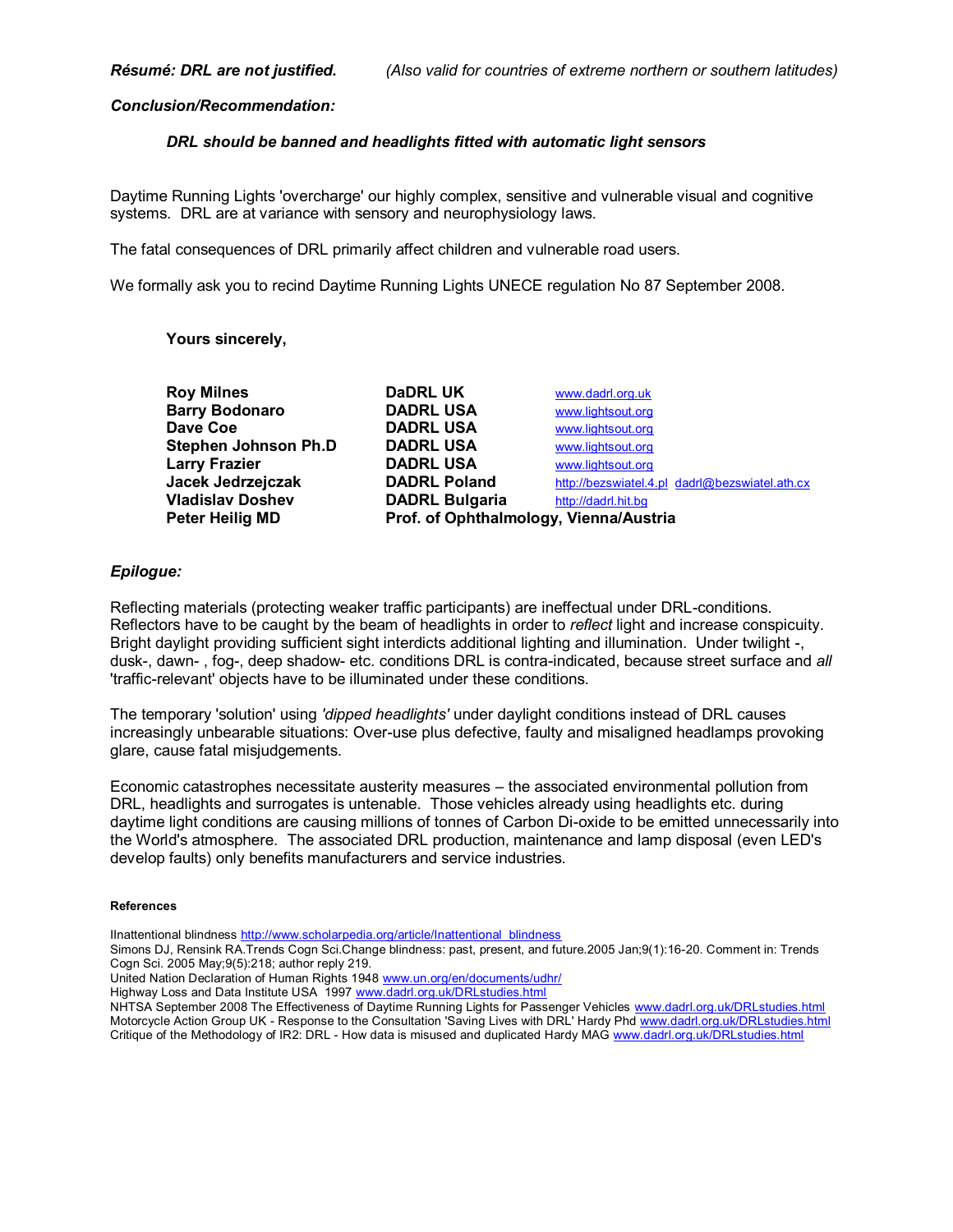# **Appendix 1 – The Evidence**

The Netherlands Research Institute SWOV issued a Factsheet Daytime Running Lights August 2008 [www.swov.nl/rapport/Factsheets/UK/FS\\_DRL.pdf](http://www.swov.nl/rapport/Factsheets/UK/FS_DRL.pdf) which summarised previous EU funded DRL studies.

This SWOV Factsheet claims a theoretical 15% reduction in fatal crashes and 10% reduction in injury crashes and was used to persuade the European Parliament to vote in a DRL law in September 2008.

Clearly and tragically the EU's theory that DRL save lives is flawed:

## **AUSTRIA:**

# **Increase in accidents since the introduction of Lethal Daytime Running Lights:**

| jeweils im 1. Halbjahr<br>Verletzte Tote<br>— Unfälle                                          |             |                                            |             | Verkehrsunfälle nach Bundes-<br>ländern im 1. Halbjahr 2007,<br>Veränderung zum Vorjahr in % |                                                                                            |                                          | The overall increase in accidents for<br>Austria due to DRL is +12.2%                                                             |              |
|------------------------------------------------------------------------------------------------|-------------|--------------------------------------------|-------------|----------------------------------------------------------------------------------------------|--------------------------------------------------------------------------------------------|------------------------------------------|-----------------------------------------------------------------------------------------------------------------------------------|--------------|
| 24.825 24.344                                                                                  |             | 22.345                                     | 24.850      | Bgld                                                                                         | $358 - 8.0$<br>Wien 2.432                                                                  | $+0.6$                                   |                                                                                                                                   |              |
| 18.754 18.677                                                                                  |             | 17.031                                     | 19.102      | Tirol<br>oo                                                                                  | 1.878<br>Stmk 3.244<br>OST 19.102<br>3.950                                                 | $+7,8$<br>$+10,5$<br>$+12,2$<br>$+13,4$  | 24,850 injured<br>324 subjects died<br>(OST = Osteriech)                                                                          | +11%<br>+17% |
| 377<br>2004                                                                                    | 329<br>2005 | 277<br>2006                                | 324<br>2007 | Vbg<br>ΝÕ<br>Sbg<br>Ktn                                                                      | 873<br>3,358<br>1.552<br>1.457                                                             | $+15,0$<br>$+18.1$<br>$+20,5$<br>$+24,2$ | Note:<br>There was a disproportionate increase<br>in accidents to vulnerable road users<br>since the introduction of DRL in 2007: |              |
| Key<br>Tote<br>$=$ deaths<br><b>Verletzte</b><br>= injuries<br><b>Unfalle</b><br>$=$ accidents |             | The chart side bars are Austrian<br>states |             |                                                                                              | Children<br>Cyclists 2,814 accidents<br>Motorcyclists 1,400 accidents<br><b>Fatalities</b> | $+13%$<br>$+43%$<br>$+46%$<br>+ 51%      |                                                                                                                                   |              |

**Since DRL were banned by the Austrian Parliament on 1st January 2008, fatalities have fallen by 5% and bike accidents by 25%.**

**This is despite many vehicles from adjacent countries e.g. Audi's and BMW's from Germany entering Austria with excessively bright DRL**

**## All data in this Appendix is from official Government Transport Department or Police sources**